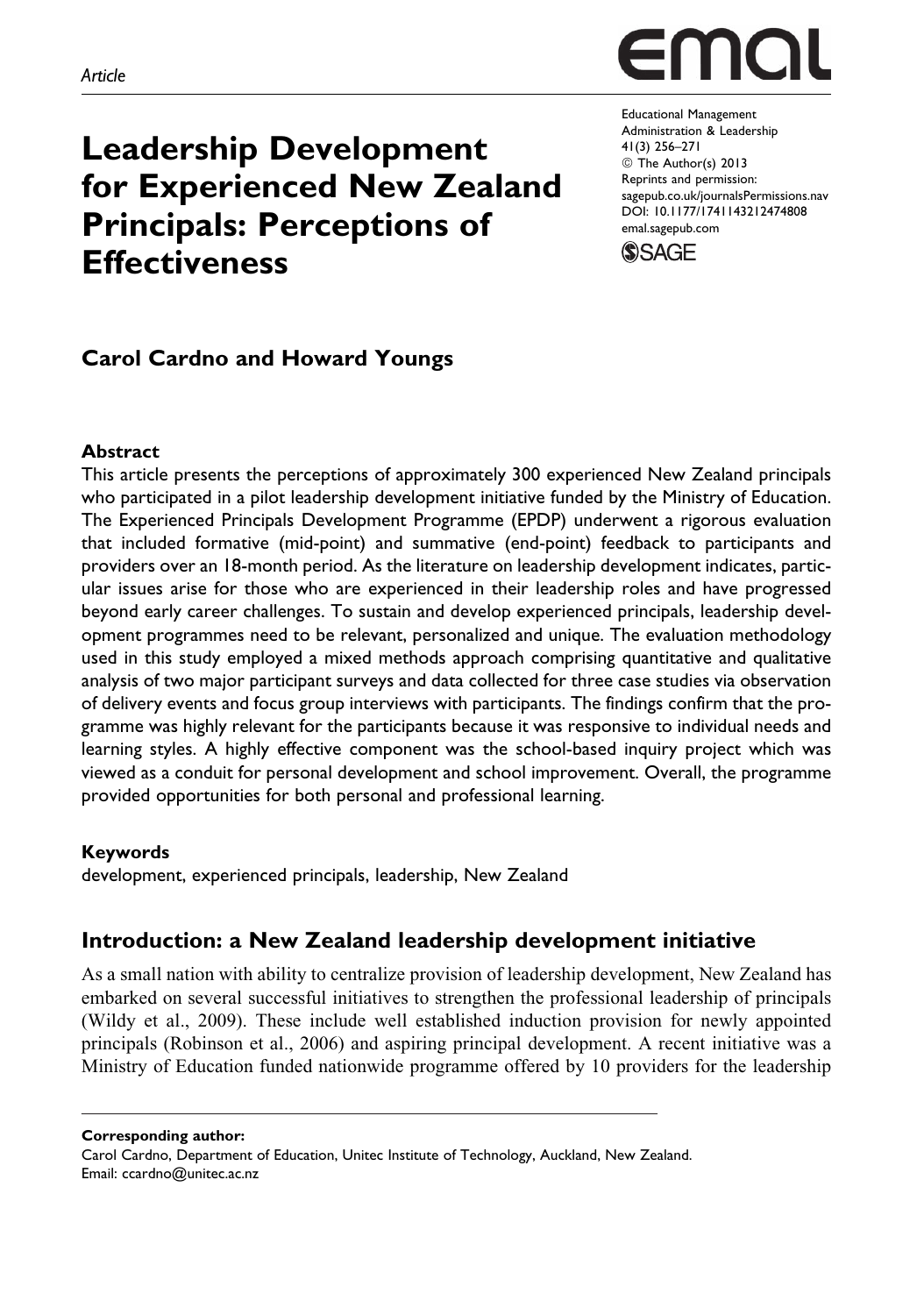development of experienced principals. These leadership development initiatives were part of the Government's response to school principal supply issues highlighted in the Organisation for Economic Co-operation and Development (OECD) (2008) school leadership report for New Zealand and reflective of the international trend of governments starting to recognize the key role of school leaders (Crow et al., 2008). In New Zealand this supply issue is also reflected in the ageing population of school principals. In 2004, 8.74 percent of school principals were aged 60 or over, by 2010 this had risen to 17.13 percent (Ministry of Education, 2010).

Three hundred experienced primary and secondary school principals participated in the most recent programme delivered in a variety of provider-selected modes but with common core aims to be achieved. The overall aim of this initial commitment to provide leadership development for experienced principals was to develop their capability to lead change to create the conditions for effective teaching and learning in their schools (Youngs et al., 2010).

The Experienced Principals Development Programme (EPDP) spanned a period of 18 months with several common elements and activities. In most cases a pre-programme activity was the administration of a school-wide survey of leadership capability designed and administered by the New Zealand Council for Educational Research that was intended as a form of needs analysis for identifying areas for leadership development in the school and for each individual principal. In all cases participants engaged in a school-based change initiative or developmental project of some kind. All providers engaged in both face-to-face meetings and electronic communication with participants, and in every case some form of mentoring or coaching of individual or group learning occurred. Each provider delivered the EPDP in their own distinct way although they had to adhere to the same set of national criteria in relation to meeting expected results. This article focuses on one aspect of the evaluation of the programme: the self-reported views of principals about what they deemed to be effective elements in the delivery of the programme in relation to its relevance for them as experienced practitioners and leaders, features that enhanced their learning and the impact of this learning on their schools.

#### Research about leadership and management development for experienced principals

Although commonly called leadership development in the more recent literature, the term implies a focus on management development as well. As organizations require both the objective perspectives that management provides and well as the visionary aspects of leadership (Bolman and Deal, 2008) the terms are used interchangeably in the generic literature. Bush et al. (2010: 5) comment that, 'In practice, schools and colleges require both visionary leadership, to the extent that this is possible within a centralized curriculum, and effective management.' Furthermore, it has been argued (Cardno and Fitzgerald, 2005: 317) that use of the term 'management development' 'signifies an interpretation of management that encompasses the notion of leadership within it rather than a separation where leadership is often elevated and management denigrated to a level of mere managerialism'. Principals of New Zealand schools are both managers and leaders of learning (Ministry of Education, 2008a). Several authors also assert that in relation to the leadership and management development of educational leaders practice must be underpinned by a clear sense of educational purpose (Bush et al., 2010; Robinson et al., 2009). This makes the nature of educational leadership development unique in as much as it is directed towards achieving the ends of education which are improvement of student learning outcomes. Because educational leadership is a shared, distributed function of many people at many levels in educational organizations there is a need to develop both leaders and leadership capability in general.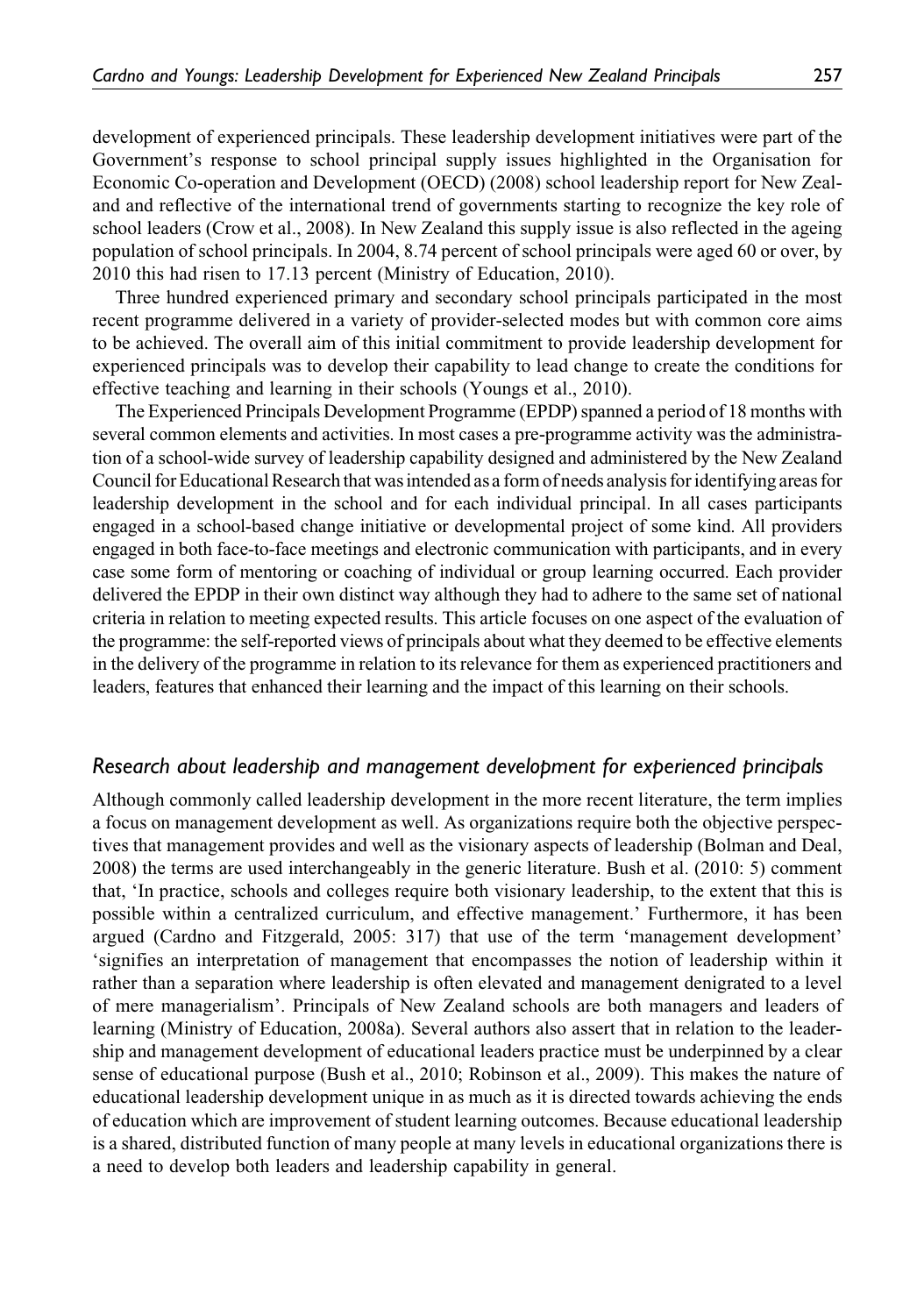# Developing leadership

Leadership and management development is inherently a personal responsibility but it is also an organizational obligation. As Margerison (1991) asserts there is both an individual and an organizational commitment needed to develop managers. For the individual it is a process for gaining the skills and abilities needed to manage self and others. At the organizational level it is a learning process that extends from induction into the organization to on-going expectations for self-development throughout career stages that are supported by the organization. Leadership development is a wide concept that refers to the development of many leaders across a system or organization and its purpose is to create a pool of capable and motivated leaders for the future and to progress people through a series of career stages to provide leadership at many levels (Weindling, 1999). Van Velsor and McCauley (2004) draw a marked distinction between development of leadership in the organization (or system) and the development of leaders as individuals. In relation to school leadership, Robinson et al. (2009) also distinguish between leadership capability in schools (vested in many people and distributed in form) and the capability of the principal as a leader.

# Developing individual leaders

When the focus is on the individual leader, the literature is consistent in establishing the importance of self-management and social management as essential facets to be developed (Van Velsor and McCauley, 2004). In relation to appropriate development for experienced principals, Dempster et al. (2009) have suggested that leaders need different areas of knowledge to be developed at different career stages. In particular, experienced and long-serving principals need attention paid to the personal and relational capabilities that will help them deal with the complexity of their roles and sustain them over extended service. A similar notion is expressed by Woodall and Winstanley (1998) who refer to an advanced stage of management development focusing on team effectiveness which includes capability to manage self and others in the process of teamwork. Hence, when individuals are the target of development there is strong evidence in the literature that points to the importance of skill-building to develop awareness and management of self and relational awareness and relational management in working with others.

# Relevance of specifically targeted programmes for experienced principals

Approaches taken by various countries to the professionalization of educational leaders vary greatly and fall into two marked categories – before and after appointment to principalship. Generally principal preparation relates to strategies used to develop the capability of aspirant's before they are appointed to principalship. Career progression and development strategies are involved after appointment (Cardno, 2003; Macpherson, 2010). The notion of leadership and management development applies to both pre- and post-appointment strategies and is intended to be ongoing throughout career stages ranging from the aspiring stage to newly appointed principal stage to the stage of being an experienced principal. What is appropriate or relevant to the preparation and induction of potential and newly appointed principals may not be relevant for experienced principals. Catering for experienced principals is where many of the challenges associated with appropriate and effective leadership and management development are encountered (Cardno and Fitzgerald, 2005; Dempster et al., 2009).

Weindling (1999) has suggested stages of transition through headship that confirm the need for particular types of professional development at particular career stages. Catering specifically for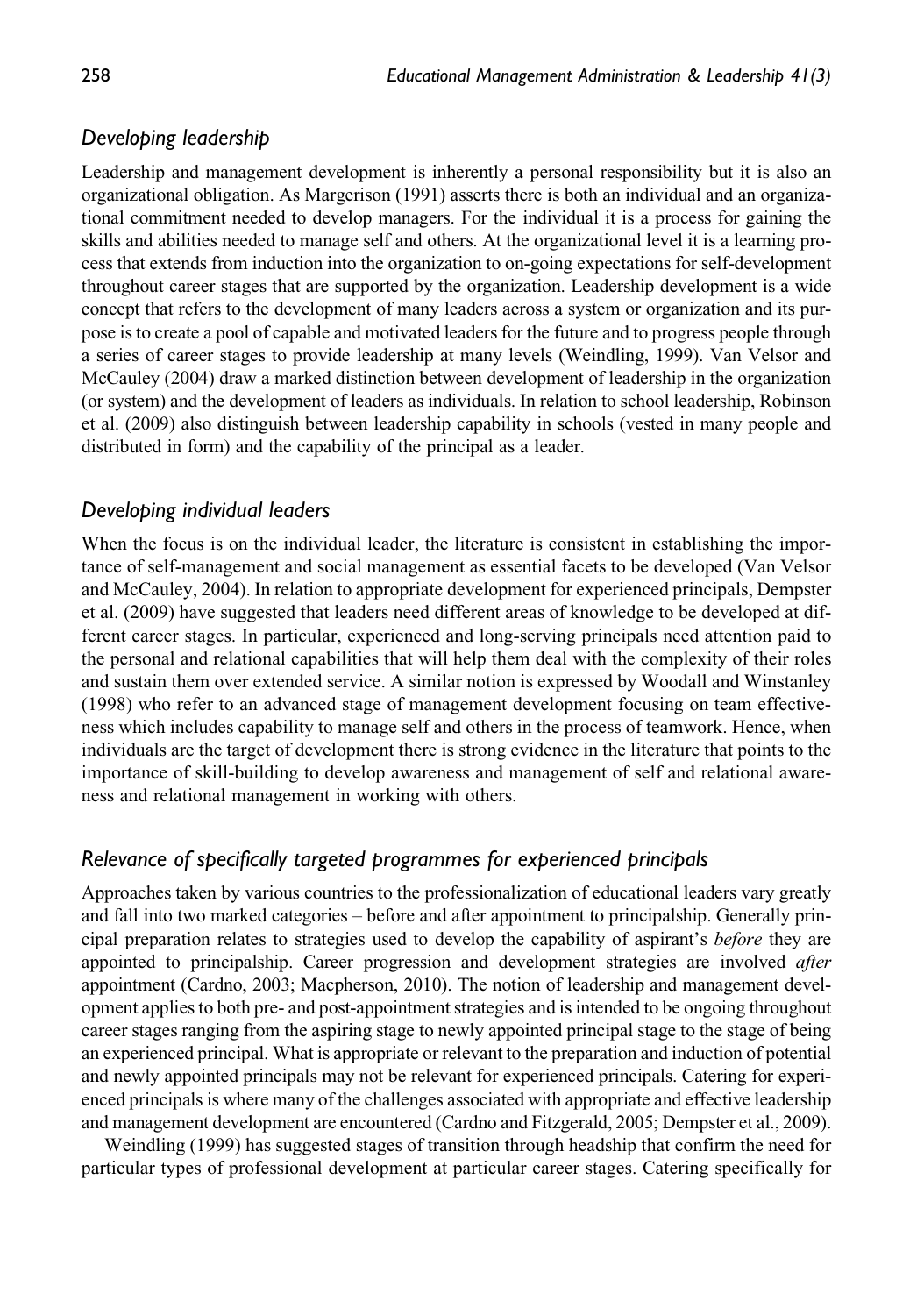development that is appropriate in the later stages of career transition appears to have attracted little research interest compared to the vast literature that exists about the preparation of principals (Brundrett and Crawford, 2008; Bush, 2010). Yet an understanding of these characteristics of transition for experienced school leaders is essential to generate an appropriate strategic response to their developmental needs. This is similar to the conclusions drawn by Dempster et al. (2009) in a study of Australian principal development. In their view, leaders need different areas of knowledge to be developed at different career stages and that in particular, experienced and long-serving principals need attention paid to the personal and relational capabilities that will help them deal with complexity and sustain them over extended service.

#### Appropriate forms of learning for experienced principals

Empirical research about the actual needs and modes of delivery preferred by experienced principals is extremely limited (Leithwood et al., 2004; Stroud, 2005). Research conducted with experienced primary and secondary headteachers in the UK affirms a critical need for experienced school leader development, and concludes that there should be a unique approach to the way professional development is provided for at this career stage (Stroud, 2005). School leaders in this study felt they were in need of revitalizing and re-enthusing and that they should play a significant part in decision making about the sort of interventions for professional growth that they participated in. In particular, they felt that diverse needs might be met through coaching and a wide selection of other opportunities.

Both coaching and mentoring have a place in personalizing development programmes and these strategies could serve well in programmes that cater for a range of experienced principal capabilities (Solansky, 2010). Similarly, there is evidence of the effective employment of coaching and mentoring in principal preparation and the early career stages of principal development (Bush and Coleman, 1995; Robinson et al., 2006) but a dearth of literature about the employment of these personalized methods in relation to the development of experienced principals. One exception is a report of an Australian initiative to partner experienced principals with trained coaches (O'Mahony and Barnett, 2008). This research concludes that careful planning and support is needed in this kind of provision which hinges on the capability and credibility of the coaches and the establishment of sustainable trusting relationships between principals and coaches. This theme is also echoed by others (Reiss, 2007; Robertson, 2008). Key advantages of leadership mentoring and coaching proposed in the literature relate to the flexibility of this process and its focus on achieving a meshing of both individual and organizational goals (Ely et al., 2010).

Reflection and problem-solving experiences are also identified as effective forms of learning in leadership development (Leithwood et al., 2004; Robinson et al., 2009). A particular type of critical reflection is necessary to resolve complex problems of practice and this type of skillbuilding should be central to any development programme for experienced principals (Cardno and Fitzgerald, 2005). This is a process requiring intrapersonal and interpersonal appreciation and application of the principles that build interpersonal skills and relational trust which, in turn, have implications for solving the critical problems related to student achievement. Dempsey et al. (2009: 331), suggest that leaders at all stages need to be knowledgeable about educational purpose, aspirants and new appointees in particular need heavier emphasis on task and context knowledge, 'but experienced leaders responsible for larger and more complex schools need a realistic knowledge of self and others that is essential if they are to sustain themselves over extended service'.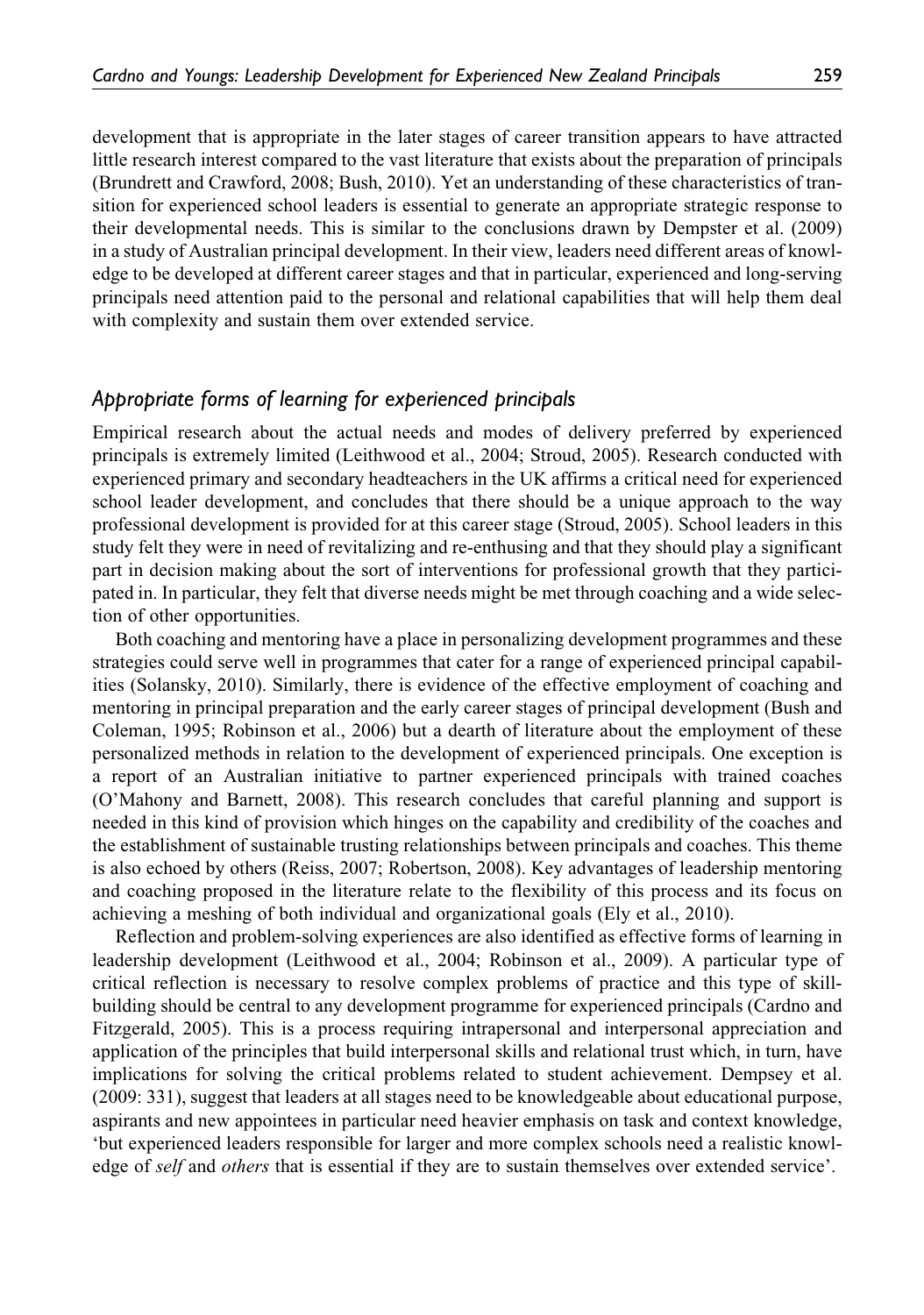Problem solving is recognized as a central skill for school leaders at all career stages (Ministry of Education, 2008) and particularly important for practising principals who continue to learn over the course of their careers according to Leithwood et al. (2004: 68), who say:

For experienced, expert practitioners, [ ... ] problem-solving draws on a large repertoire of previously acquired knowledge. This knowledge is applied automatically to routine problems and, through reflection, in unique patterns which appropriately acknowledge the demands of more complex, novel and/or unstructured problems. [ ... ] Expert practical problem-solving by practitioners such as principals depends on ready access to an extensive repertoire of problem-relevant knowledge.

The issue of sustainable leadership relates to long-serving principals in particular because sustaining interest and enthusiasm in the role is a constant concern (Stroud, 2005). Professional renewal is fundamental to the success of programmes for experienced principals and is consistent with the principle of 'challenge' suggested as an essential development element by Van Velsor and McCauley (2004). The challenge should be of an intellectual nature (Cardno and Fitzgerald, 2005; Dempster et al., 2009) developing cognitive and meta-cognitive skills that enable participants to engage in the theory and practice of critical inquiry to build self and management capability which are the foundations of emotional intelligence (Goleman, 1998).

A further strategy suggested to sustain enthusiasm in the later stages of principalship is the employment of school improvement initiatives embeddedin leadership development opportunities – a form of authentic on-the-job development (Leithwood et al., 2004). When principals learn to be critically reflective about the status quo and plan incremental improvement around actual change initiatives they can engage in authentic learning through action research (Piggot-Irvine, 2006; Robertson, 2008) and self-directed inquiry projects (Piggot-Irvine, 2011) related to school-wide reform and improvement initiatives This school improvement context for leadership development also serves to provide opportunities for teacher professional learning (Darling-Hammond and Richardson, 2009).

# Methodology

The evaluation methodology used to make judgements about the effectiveness of the programme employed a mixed-methods approach comprising quantitative and qualitative analysis of data that was collected to answer the following research question:

To what extent was the Experienced Principals Development Programme (EPDP) effective leadership development for experienced principals?

The evaluation of the programme was also guided by a set of evaluative criteria linked to the common core aims of the programme and categorized into three types: *delivery and design* criteria; purpose criteria; and *result* criteria. The delivery and design criteria and purpose criteria were evaluated where the focus was mainly on the 10 providers. For the purposes of this article, which captures the views of principals themselves regarding effectiveness, our findings are mainly confined to the category of results of the programme. The evaluation criteria used to judge results of the programme included investigating the participants' awareness and application of new knowledge to lead change to enhance the conditions for effective teaching and learning.

The choice of a mixed-methods approach was made in order to evaluate the programme from a range of viewpoints and contexts as the 10 providers were selected to deliver the programme to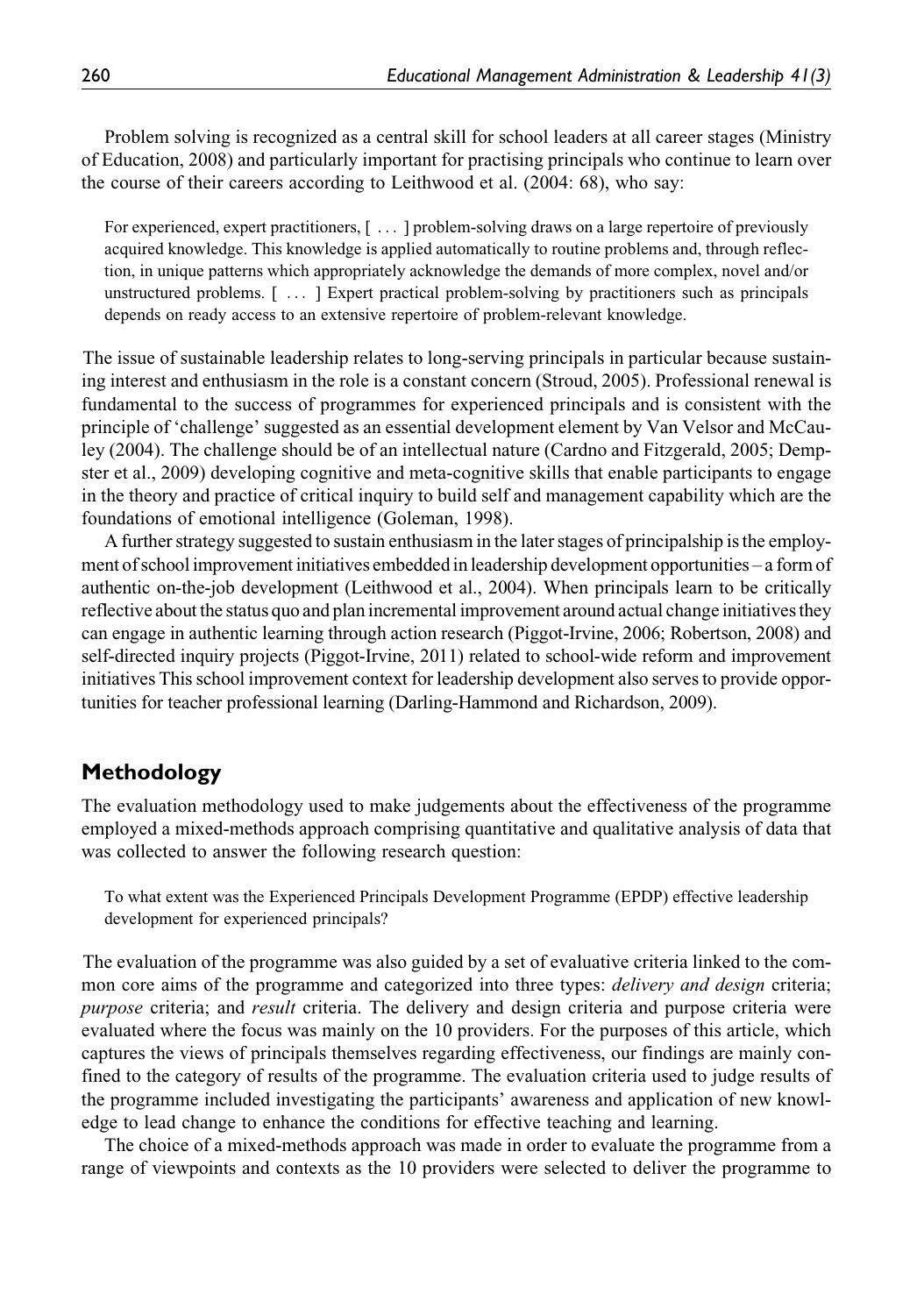cohorts of principals across the country. The multiphase triangulation design developed by Youngs and Piggot-Irvine (2012) was adapted and used as the foundation for our mixed methods research design owing to its 'goodness of fit' to the delivery of the EPDP and the criteria that we had developed. Consequently throughout the programme's delivery, we were able to provide formative findings to the ten providers and summative findings to the Ministry of Education so that overall conclusions could be made. The research design was multiphased so that data from the principals could be collected and compared between the mid and end points of the programme and multileveled so that general data from across all the principals could be compared and triangulated with the finer-grained principal data that emerged through three provider case studies. The national data was collected through two questionnaires at the mid and end points, whereas the case study data was collected through a combination of observation and focus groups with samples of the principals. The combination of these types of data provided a complementary and robust basis for analysis required for mixed methods design (Johnson and Onwuegbuzie, 2004).

# Questionnaires

The two questionnaires were tailored so that sufficient data could be compared between the mid and end points of the programme as well as provide self-reported views of principals about what they deemed to be effective elements of the delivery of the programme in relation to their leadership and management development. The mid-point questionnaire was sent out to all the EPDP principal participants in February 2010 and the end point in September 2010 via surveymonkey. com (an online tool for electronic questionnaires and their administration). National results and the specific provider results from the mid-point questionnaire were relayed back to the providers as a formative measure to help them refine the design and delivery of the EPDP. In order to create a basis for evaluating on-going impact of the programme, principals were asked to create their own identification code when they responded to the first mid-point questionnaire so that individual principal responses could be tracked across the two questionnaires. The mid-point questionnaire had a response rate of 63 percent ( $n = 188$ ), whereas the end-point questionnaire had a response rate of 55 percent ( $n = 166$ ). Of those who completed the two questionnaires, 84 principals provided their self-selected identification codes. The two questionnaires covered the following common question areas which are pertinent to the focus of this article. These were:

- $\bullet$ expectations regarding the programme design and delivery;
- $\bullet$ the effectiveness of curriculum and content; and
- $\bullet$ participant learning and its application.

The data generated through the questionnaires were mainly quantitative, though principals were also provided opportunity to add comments to the question areas listed above. Analysis of the quantitative data was achieved by reducing into means principal perceptions of statements using a consistent six-point rating scale where 'totally disagree' at one end equated to 0 and 'totally agree' at the other end equated to 5. Good internal consistency of the six-point scales for each questionnaire was evident with Cronbach alpha coefficients of 0.981 and 0.968, respectively. Means and standard deviations were calculated and PASW 18.0 software was used to carry out further analysis of the data. The means were compared between the two questionnaires for the same statements using paired samples *t*-tests at the  $\alpha = 0.05$  level of significance analysed at an individual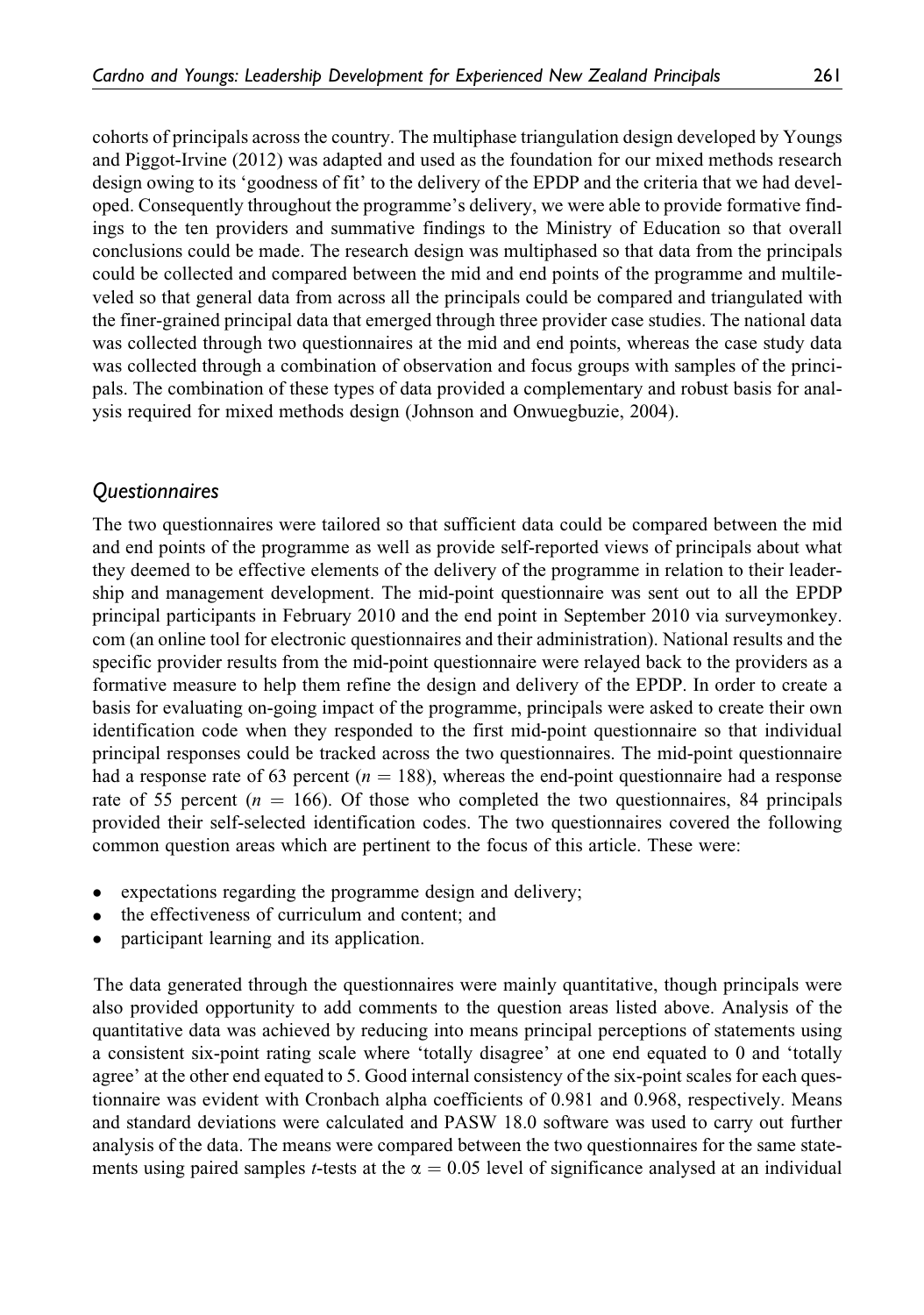principal level where individual principal self-identification codes could be matched between the two sets of questionnaire data.

Rating means were also analysed by utilizing the demographic data. When the rating means could be split into two groups for comparison (for example, female and male) then independent samples t-tests were carried out at the  $\alpha = 0.05$  level of significance. If the rating means were split into more than two groups (for example, location  $=$  rural, town or city) then one-way between groups ANOVA tests were carried out at the  $\alpha = 0.05$  level of significance.

All possible pairs of the data from two rating scale questions were compared for mid-point and end-point questionnaires respectively to ascertain whether there were any statistically significant associations between rating scale questions within each questionnaire data set. To do this correlation coefficients between each pair of data sets for two rating scale questions were calculated. Due to the number of statistically significant correlations that emerged we have only reported those that exist at the  $\alpha = 0.01$  level of significance and were  $r = 0.7$  and above so that only the stronger associations between rating scale questions are identified.

# Case studies

Three providers were randomly selected to provide a context for conducting a small case study of the EPDP in action. The researchers visited three development events and observed aspects of the programme being delivered in real-life settings. In order to study the delivery of leadership development in depth, a case study approach was employed using multiple sources of evidence (Yin, 2009). In each setting a focus group interview was conducted with 8 to 10 principals participating in each interview in the different settings. The purpose of these evaluation research events was to observe activity at first hand and to elicit from participants their response in order to determine how the programme was meeting specific evaluation criteria, especially those associated with the results of the programme. In particular the aim of the case studies was to establish the extent to which principals reported awareness and application of new knowledge to assist their change efforts and to establish the principals' perceptions of the most effective components of the EPDP design. Qualitative data obtained in the case studies was analysed using the evaluation *results* criteria as a framework and searching for common categories and themes in the responses that linked to the quantitative findings and qualitative themes emerging from the questionnaires. Thus through an integrated multi-methods analysis a form of rigorous triangulation of data was achieved that included methodological triangulation between different data collecting tools, time triangulation between data emerging from the mid and end points of programme delivery and combined level triangulation between the 300 principals as one group and the more detailed data that emerged from the three case studies.

# Findings: principals' perceptions of effective leadership development

The findings of this study related to principals' perceptions of what was effective in the EPDP programme have been consolidated to focus on aspects of curriculum and content, design and delivery, participant learning, and application of learning to achieve change.

#### Programme curriculum and content

While all 10 providers were expected to deliver leadership development that had a common aim and purpose they were encouraged to deliver their programmes in a variety of ways. The general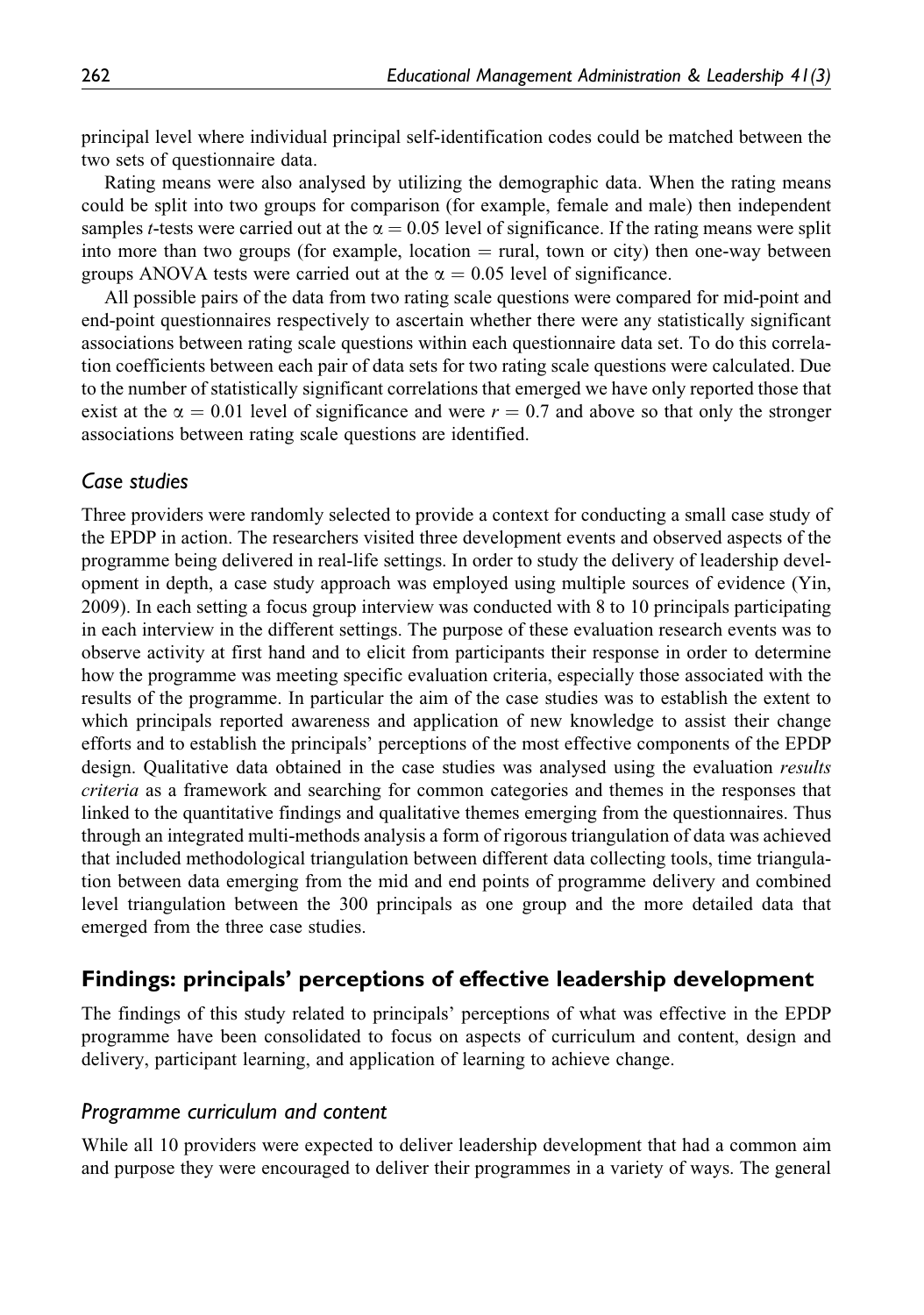purpose requirements of the EPDP included a commitment to providing principals with specific knowledge and piloting a leadership assessment tool called the Educational Leadership Practices survey (ELP) designed to capture staff perceptions of leadership practices across the school and for use by the participating principals as a needs-assessment mechanism.

It could be said that the objectives of the EPDP that come close to shaping a curriculum are related to a requirement for the providers to make use of key Ministry of Education policy and research documents to inform participants. These included *Kiwi Leadership for Principals* (Ministry of Education, 2008a); the Best Evidence Synthesis (BES) on School Leadership and Student Outcomes: Identifying what works best and why (Robinson et al., 2009) and Ka Hikitia, a document aimed at meeting the educational needs of indigenous Maori (Ministry of Education, 2008b). These resources could be viewed by New Zealand principals as new knowledge to be acquired to inform the way they implemented change to achieve conditions that could impact on teaching and student learning. A further requirement of the programme was to ensure that every principal undertook a school improvement inquiry project that was conducted as part of the programme. In many instances, the direction provided by the needs analysis tool (ELP) were utilized by both providers and principals to set direction for the inquiry project. One provider described this link as follows:

... it's influenced our thinking but we didn't have a set plan for the delivery of the whole curriculum. We wanted people to identify what their needs were and then we would build around each of them individually the best way we could support them with that [inquiry] project.

#### Programme design and delivery

Programme design was deemed to be effective when the principals perceived it as relevant in relation to their leadership and management development needs. When the programme providers catered for a variety of preferred learning styles the data from the end-point questionnaire indicted that the programme was more likely to be relevant for the principals ( $r = 0.8$ ). In general the EPDP also became more relevant and effective for the principals as the programme progressed over time. The sample of principals we had been able to track anonymously across the two questionnaires revealed that some shifts had taken place with their perception of the relevancy of the EPDP both in terms of their preferred learning styles and their leadership development needs. These shifts are displayed in Table 1 in order of the effect sizes.

Among the most highly rated sources of development for principals were those illustrated in Table 2.

In general, principals placed a high value on the opportunities that programme design provided for face-to-face and relational contexts to be employed. They see an effective programme design as one that caters for individual needs, provides contact and communication opportunity and enables principals to link the content of professional readings and workshops to their own school setting.

Central to the establishment of these links is the role of a mentor or coach. In relation to the effectiveness of the mentoring/coaching component that all providers arranged in varying degrees, principals had this to say:

I think the mentoring for me was critical. Being in a sole charge position we can be very subjected to professional isolation and having another professional person there just nudging along and providing an ear if nothing else – although she did provide a lot else. It's nice to have that professional dialogue.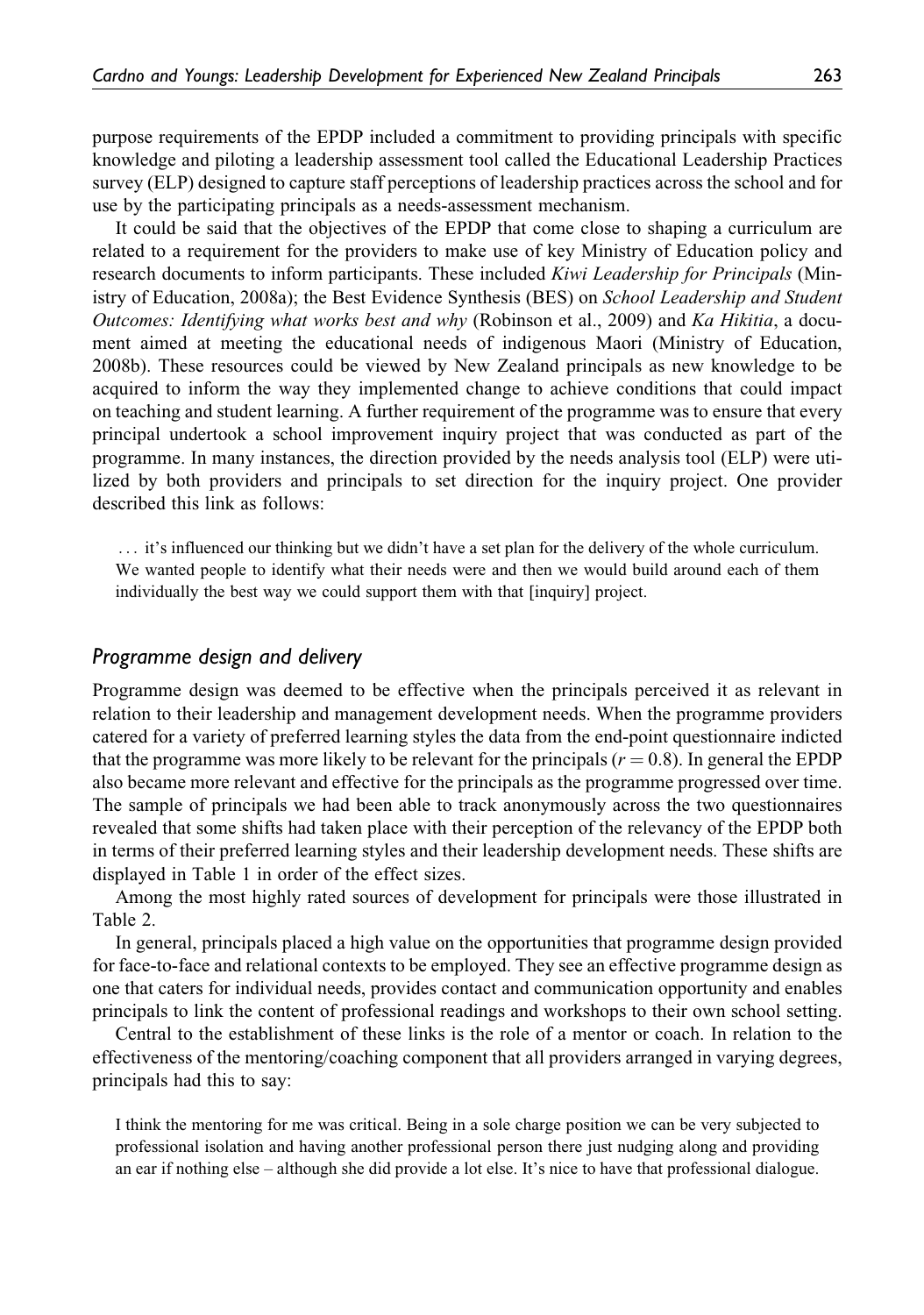And that's [the formal workshop times] happening with our group too because we have met with our facilitator outside of the meetings and look at what to do in our inquiry project and try to focus on something that we really want in our Kura [school]. So it's [time with the facilitator beyond formal workshops] been actually good in telling us these are the things you should be reading in handouts that will help us.

|                                                                                                     | Rating<br>mean |     |                      | Paired samples t-test    |                          |                                                                                                                                                 |  |
|-----------------------------------------------------------------------------------------------------|----------------|-----|----------------------|--------------------------|--------------------------|-------------------------------------------------------------------------------------------------------------------------------------------------|--|
| <b>Ouestion</b>                                                                                     | n              | Mid | End<br>point point t |                          | Effect<br>size           | Comment                                                                                                                                         |  |
| Principals' preferred range of<br>learning styles were catered for                                  |                |     |                      |                          | 76 2.88 3.50 4.494 0.212 | Large effect size implying that it was<br>likely that principals preferred<br>learning styles were better catered<br>for as the EPDP progressed |  |
| The EPDP was highly relevant in<br>relation to principals' leadership<br>and management development |                |     |                      | 80 3.39 3.71 2.671 0.083 |                          | Moderate effect size implying there<br>was some possible improvement<br>with the EPDP being relevant to<br>principals                           |  |

#### Table 1. Principal perceptions of shifts in EPDP relevancy.

Table 2. Principal end-point ratings of sources identified as developmental.

| Source of development                                                    | n     | mean | Standard deviation |
|--------------------------------------------------------------------------|-------|------|--------------------|
| Other EPDP principals                                                    | 138   | 3.95 | 1.160              |
| Provider personnel expertise                                             | 138   | 3.65 | 1.283              |
| Mentors/coaches (or equivalent)                                          | 121   | 3.57 | 1.425              |
| Professional readings                                                    | 144   | 3.52 | 1.191              |
| Workshop/teaching sessions                                               | 137   | 3.47 | 1.154              |
| Accessibility of provider personnel                                      | 135   | 3.42 | 1.315              |
| Professional learning groups/circles                                     | 130   | 3.42 | 1.424              |
| Guest presenters                                                         | 133   | 3.28 | 1.250              |
| Utilizing the ELP school survey data                                     | 128   | 3.09 | 1.247              |
| Provider leadership development diagnostic tools (not including the ELP) | 99    | 3.05 | 1.306              |
| Visiting other schools                                                   | 1 I I | 3.04 | 1.686              |
| (Inquiry) school-based project                                           | 116   | 2.87 | 1.483              |
| e-learning                                                               | 122   | 2.30 | 1.374              |
| Portfolios                                                               | 87    | 2.25 | 1.466              |

# Participant learning

At the end of the programme principals confirmed that the programme had helped them to become more reflective about their practice and that in particular they were on the whole better equipped to identify and change the conditions that impact on teaching and learning because of the development activities they had engaged in. The rating scale means for how the programme had helped with reflective practice (3.38) and helped them to identify and change school conditions that affect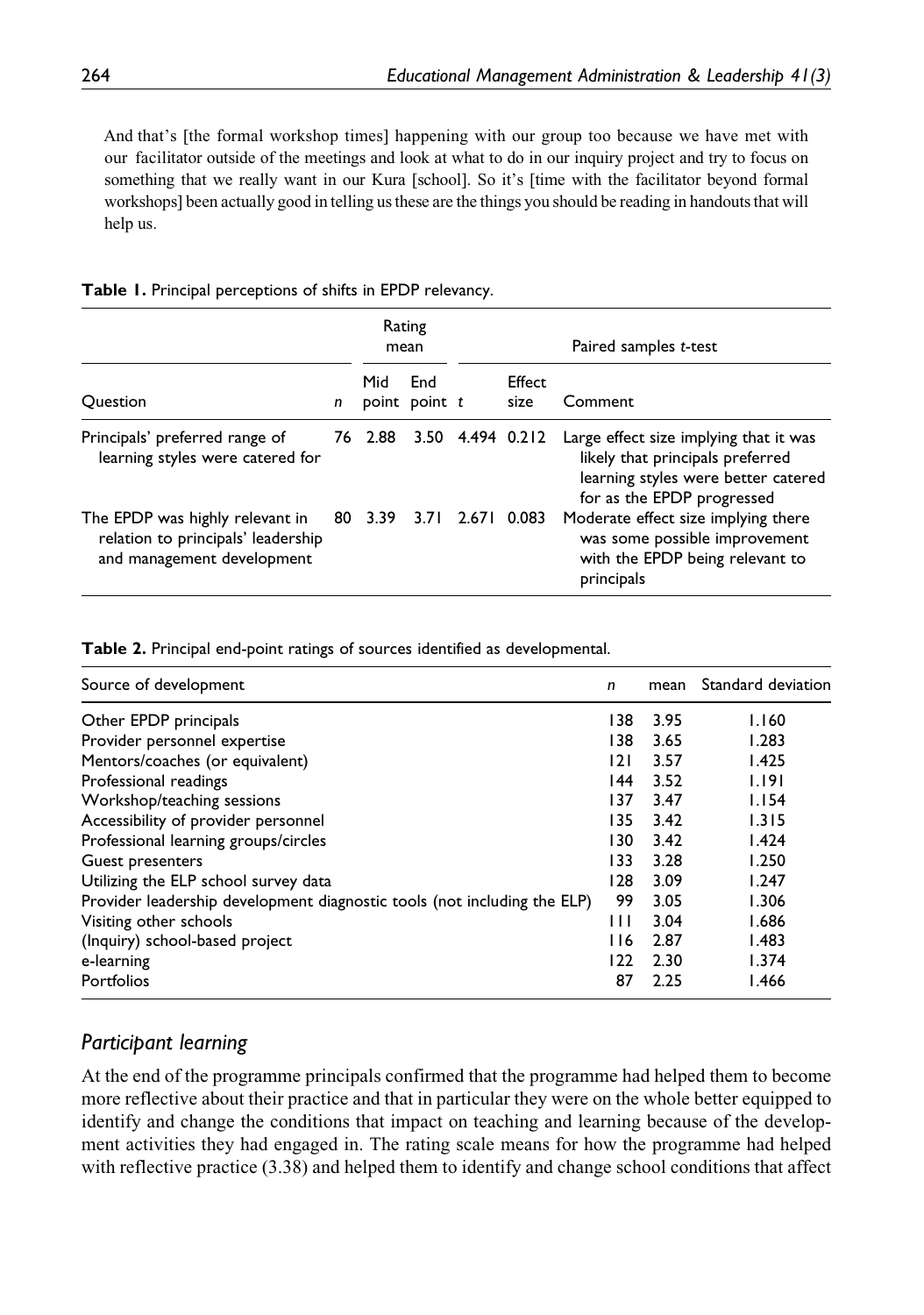teaching and learning (3.42) indicate this type of learning was generally evident across most principals who completed the end-point questionnaire. In addition, case study on-site observations provided evidence of principals engaging in personal reflection that enabled them to link research knowledge (for example the findings of the Robinson et al. (2009) Best Evidence Synthesis on School Leadership) to their own practice.

According to the principals at the end of the programme most of the content that was covered by the providers emanated mainly from the Best Evidence Synthesis (BES) on *School Leadership and* Student Outcomes: Identifying what works best and why (Robinson et al., 2009) (113 references), Ka Hikitia (Ministry of Education, 2008b) (71 references) and Kiwi Leadership for Principals (Ministry of Education (2008a) (70 principal references). Principals in the end-point questionnaire were also asked to list any other areas of school leadership that were effectively covered during the EPDP beyond these documents. They listed:

- $\bullet$ difficult conversations (36 responses);
- $\bullet$ professional learning and quality teaching (17);
- teaching as inquiry (16);
- distributed, shared or collaborative leadership (14); and,
- the recently revised New Zealand Curriculum (Ministry of Education, 2007) (12).

The principals also identified areas of school leadership that they thought were not effectively covered or overlooked during the EPDP. Sixty-three responses were made and one-third of them related to the human resource management role of school leadership including, managing staff and the respective relationships, coaching, mentoring and conflict management. In support of this the case study observation of delivery of the programme by one provider indicates that principals wanted a deepening of the focus of the programme to include strengthening of their skills in aspects of human resources management with a particular focus on dealing effectively with interpersonal conflict.

# Application of learning to achieve change

There is evidence to suggest that the programme enabled the application of new knowledge to practice (mean  $=$  3.44). Of particular note is the data from a case study focus group that illustrates how several principals responded to new knowledge (research and theory related to practice). These principals believed that as their confidence increased in assimilating this new knowledge they were able to share this with their staff. So application of this type of learning went further than personal development and was often in the realm of school development.

The most significant findings relate to application of learning enabled through the inquiry projects that had an impact beyond the personal development of principals. Although the principals did not rate this element as highly as others in terms of a source of individual development (see Table 2), the end-point questionnaire results reveal that it has had considerable impact in terms of sustaining development for some principals. Table 3 shows how principals rated the effectiveness of this aspect of the EPDP.

Being able to link their inquiry project to staff professional learning/development planning appears to have been the key factor for principals in this table. Correlation coefficients possibly indicate that if principals had established these links to professional development plans they were more likely to see links between their project and the following:

 $\bullet$ improving the conditions of teaching and learning;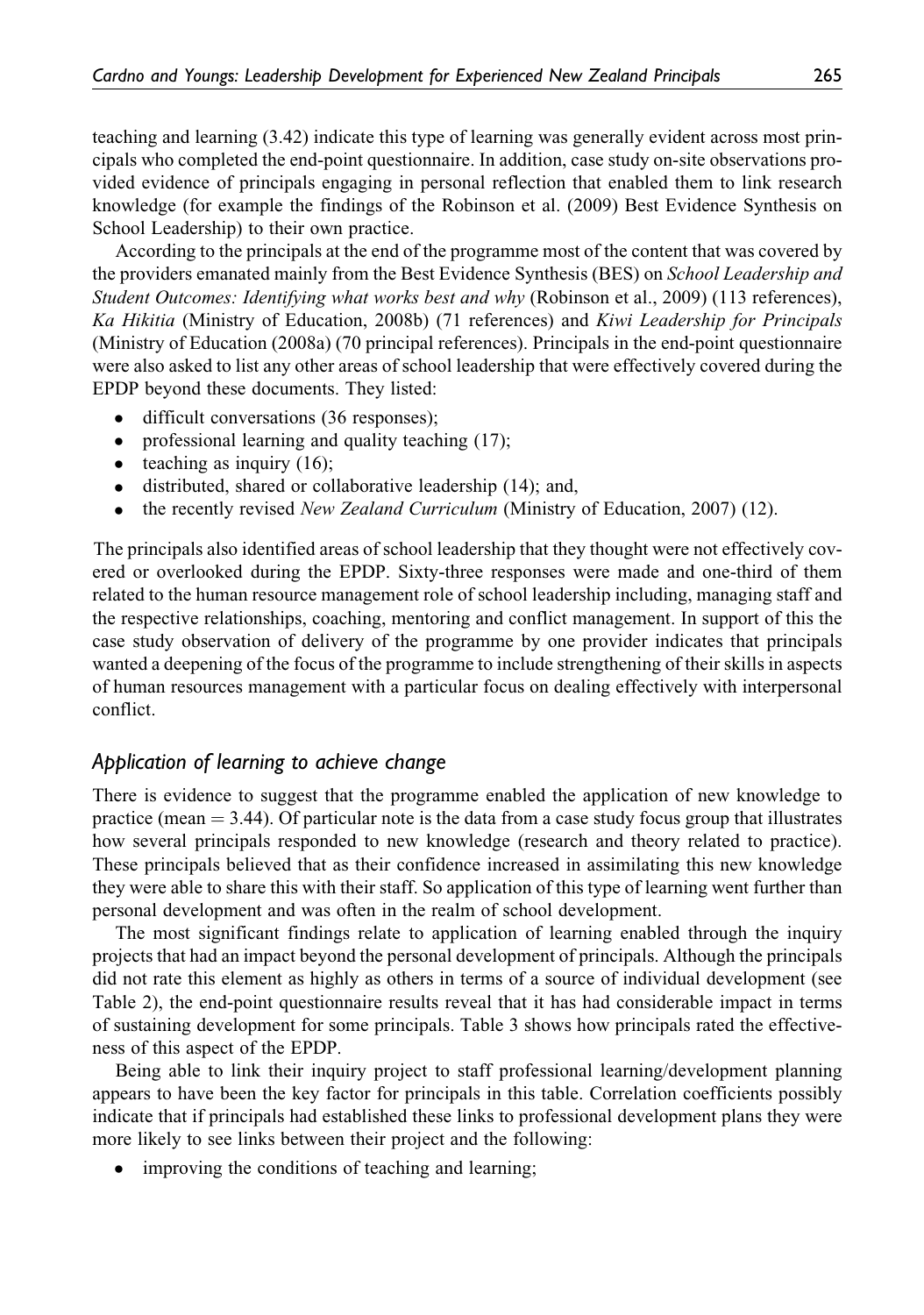| Question (end-point questionnaire)                                                  | n    |              | mean Standard deviation |
|-------------------------------------------------------------------------------------|------|--------------|-------------------------|
| Creating opportunities to improve the conditions for teaching and learning 138 4.38 |      |              | 0.871                   |
| Linked to staff professional learning/development planning                          | 137. | 4.31         | 0.950                   |
| Linked to 2011 school goals                                                         |      | 136 4.15     | 1.035                   |
| Integrated with other school initiatives                                            |      | $136$ 4.14   | 0.989                   |
| Going to continue throughout 2011                                                   |      | $136$ 4.13   | 1.143                   |
| Further developing leadership across staff                                          |      | $132 + 4.11$ | 1.071                   |
| Impacting school culture                                                            |      | 132 4.08     | 1.055                   |
| Informing staff appraisal                                                           | 137  | -4.02        | 1.202                   |

| Table 3. Principal ratings of inquiry projects in relation to school development. |  |  |  |
|-----------------------------------------------------------------------------------|--|--|--|
|                                                                                   |  |  |  |

- $\bullet$ impacting school culture, and;
- $\bullet$ having their project linked to school goals.

The strengths of the relationship between these variables are displayed in Figure 1.

The continued implementation of the inquiry project beyond the time span of the EPDP (for example, goal-setting for 2011) suggests that for some principals it has provided a form of sustained, authentic on-the-job leadership development. In some cases this also provided opportunities for teacher professional learning as suggested in the leadership development literature (Darling-Hammond and Richardson, 2009; Leithwood et al., 2004). Figure 1 indicates associations between the inquiry projects and school activities such as staff appraisal and developing educational leadership. These associations appeared more likely if a principal had prioritized the linking of the inquiry project to staff learning/professional development planning as indicated by the number of links emanating from this variable at the top of Figure 1. This appeared for some principals to be a key activity that tentatively suggests some association between aspects of experienced principal development and developing conditions that improve teaching and learning thereby impacting school culture.

While there is some evidence to suggest that some inquiry projects were associated with improving the conditions for teaching and learning, principals also indicated that they encountered some major challenges. These included time and workload pressures (65 out of 136 responses) and the difficulty of getting staff buy-in (30 out of 136 responses). Nevertheless, the programme had provided the opportunity for them to undertake, with support from providers, a substantial endeavour in which their learning on this programme could be applied in a reflective and relevant way.

#### Contextual variables

Throughout the evaluation of the EPDP we also analysed the questionnaire rating means against principal demographic variables such as gender, experience, whether they had postgraduate qualifications in educational leadership and management or whether they had completed the Ministry of Education's First-Time Principals programme or not. We found that these variables did not appear to be key factors that contributed to principals' responses in the questionnaires.

In terms of school-based variables, socio-economic school decile ratings did not appear to be a factor, as did school type in terms of primary or secondary. Where some differences were apparent was in relation to school size. Principals from smaller schools tended to provide some higher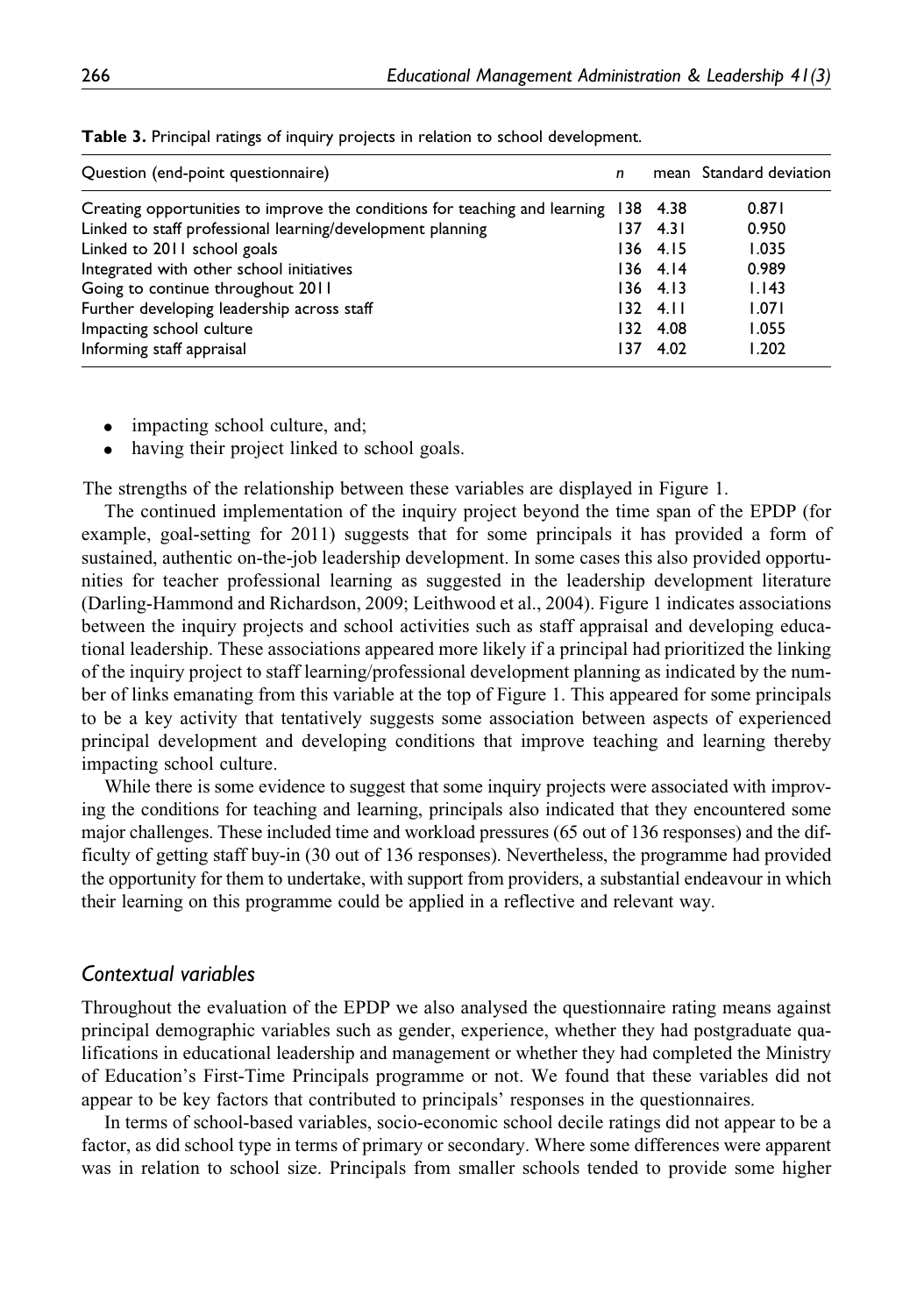

Figure 1. Associations between variables – the inquiry project and school development.

ratings across some rating items from both questionnaires when compared to principals from schools with rolls over 300 suggesting that there are some different development needs based on school size where more emphasis on the knowledge of others and associated interpersonal relational skills are required (Cardno and Fitzgerald, 2005; Dempster et al., 2009).

# Discussion and conclusion

The findings of this study point to some key messages about effective leadership and management development for experienced principals. First, this form of development has to be highly relevant for the participants and this requires the design to be responsive to individual needs. Second, effective development of this kind, spread over several months in a variety of forms, required sufficient duration for the learning to be reflective, applied and sustained. Third, effective development for experienced principals can be a conduit for extending development to others thus achieving not only leader, but also leadership development if certain conditions are present.

In keeping with what the literature (Dempster et al., 2009; Stroud, 2005) advances as the cornerstone for developing programmes for experienced principals, the EPDP utilized approaches that were relevant for principals at this career stage. What is appropriate for principals in early career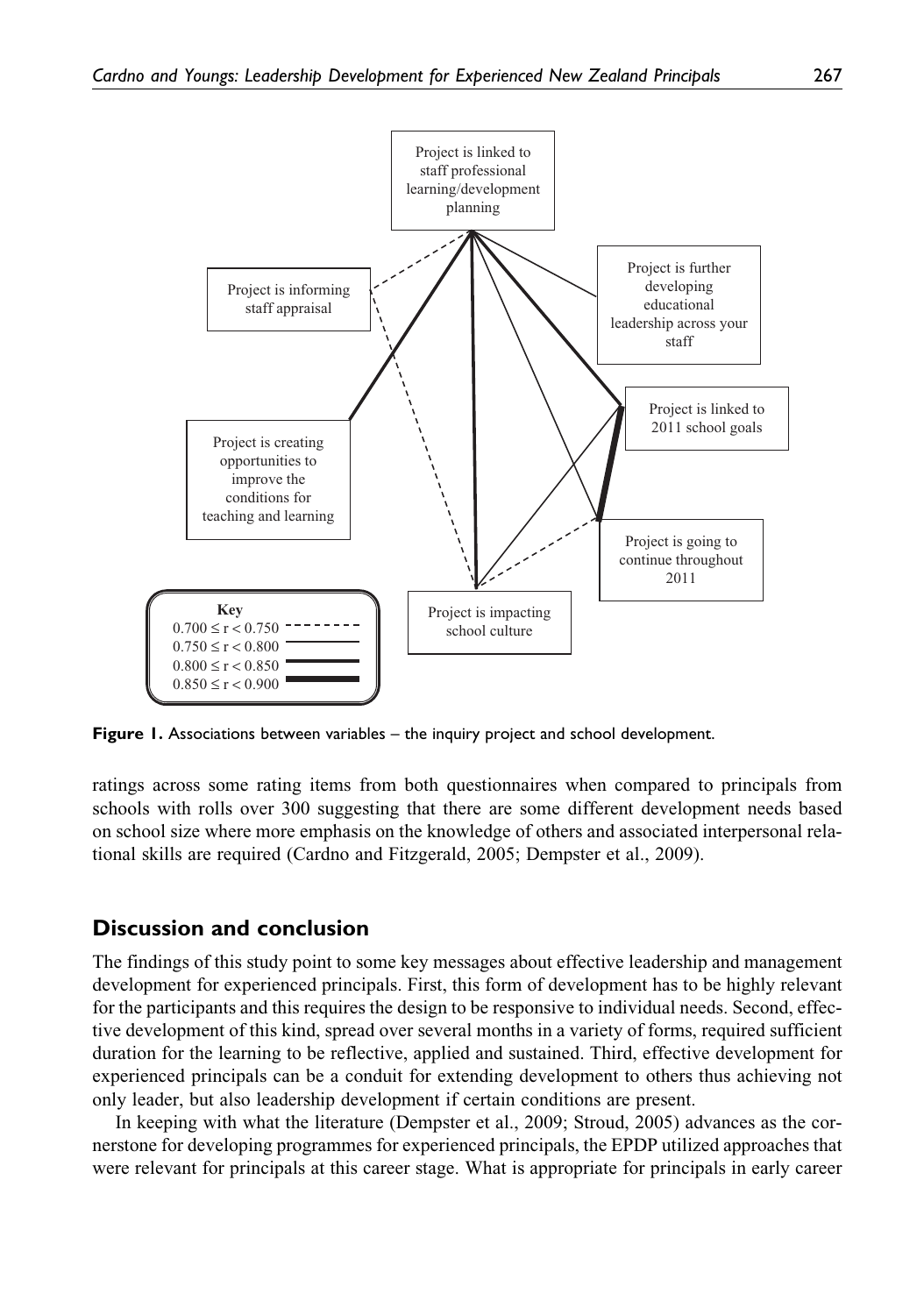stages is not necessarily relevant for long-serving principals (Weindling, 1999). Previous research has established that experienced principal leadership development programmes need to be individualized and personalized so that they are unique and responsive to the needs of participants (Stroud, 2005). This can be achieved through the provision of individual attention in mentoring or coaching contexts (Solansky, 2010) and this arrangement was one of the most highly rated sources of development for principals in this study. However, the literature cautions that coaches themselves require attention paid to their capability and competence if they are to establish trusting and effective relationships in the coaching partnership (O'Mahony and Barnett, 2008).

Programme duration has also been identified as a critical effectiveness factor. For the provision of relevant programmes time is needed to identify individual needs and make adjustments to meet those needs. If time is provided for experienced principals to engage in a meaningful curriculum that includes an inquiry project of some substance and duration then they are able to engage in the sort of school improvement opportunity that Leithwood et al. (2004) call a form of authentic onthe-job development most suitable for experienced principals. The evaluation of the EPDP has confirmed the value of this form of development and the perceptions of principals show its impact has been significant.

What has also been found to be effective in terms of the leadership development in the EPDP is captured in principal's views about the links between their own development and the development of others through implementation of the school-based inquiry project that has been part of the national core curriculum for this initiative. Darling-Hammond and Richardson (2009) assert that a school improvement context for leadership development has the potential to provide opportunities for wider staff development. The findings of this study support this as some of the principals have reported that implementing their inquiry projects created opportunities to improve the conditions for improving teaching and learning and link their projects to staff professional learning and development. The findings also suggest that the inquiry projects provide a context in which leadership development of many staff might occur. Thus the effectiveness of these projects extends beyond leader development to leadership development in a more distributed form (Robinson et al., 2009; Van Velsor and McCauley, 2004).

The value of applying new leadership development learning in the context of organizational improvement is also supported by Woodall and Winstanley (1998) who refer to an advanced stage of management development involving work with teams. These authors refer to the need for particular context in management development that focuses on skill-building to develop both self and relational management capability. In the findings of this study a notable omission is the absence of a specific emphasis on interpersonal skill development in relation to solving complex problems as a core content component. The generic and educational leadership literature strongly advocates for this emphasis, particularly for experienced principals as a crucial element of renewal and rejuvenation that makes such programmes relevant (Cardno and Fitzgerald, 2005; Dempster et al., 2009; Leithwood et al., 2004).

In conclusion, the evaluation of the EPDP has confirmed that it has resulted in the participating principals gaining and applying new knowledge. According to a majority of the principals who completed the end-point questionnaire the EPDP has also had some impact on increasing the likelihood that they will now stay longer in their role. This in itself points to the success of the EPDP especially given the principal supply issues that currently pervade the educational environment. These principals have also attested to the overall effectiveness of the programme and have assisted with the isolation of particular design and delivery elements that in their view have made leadership development possible for them. In the words of one principal: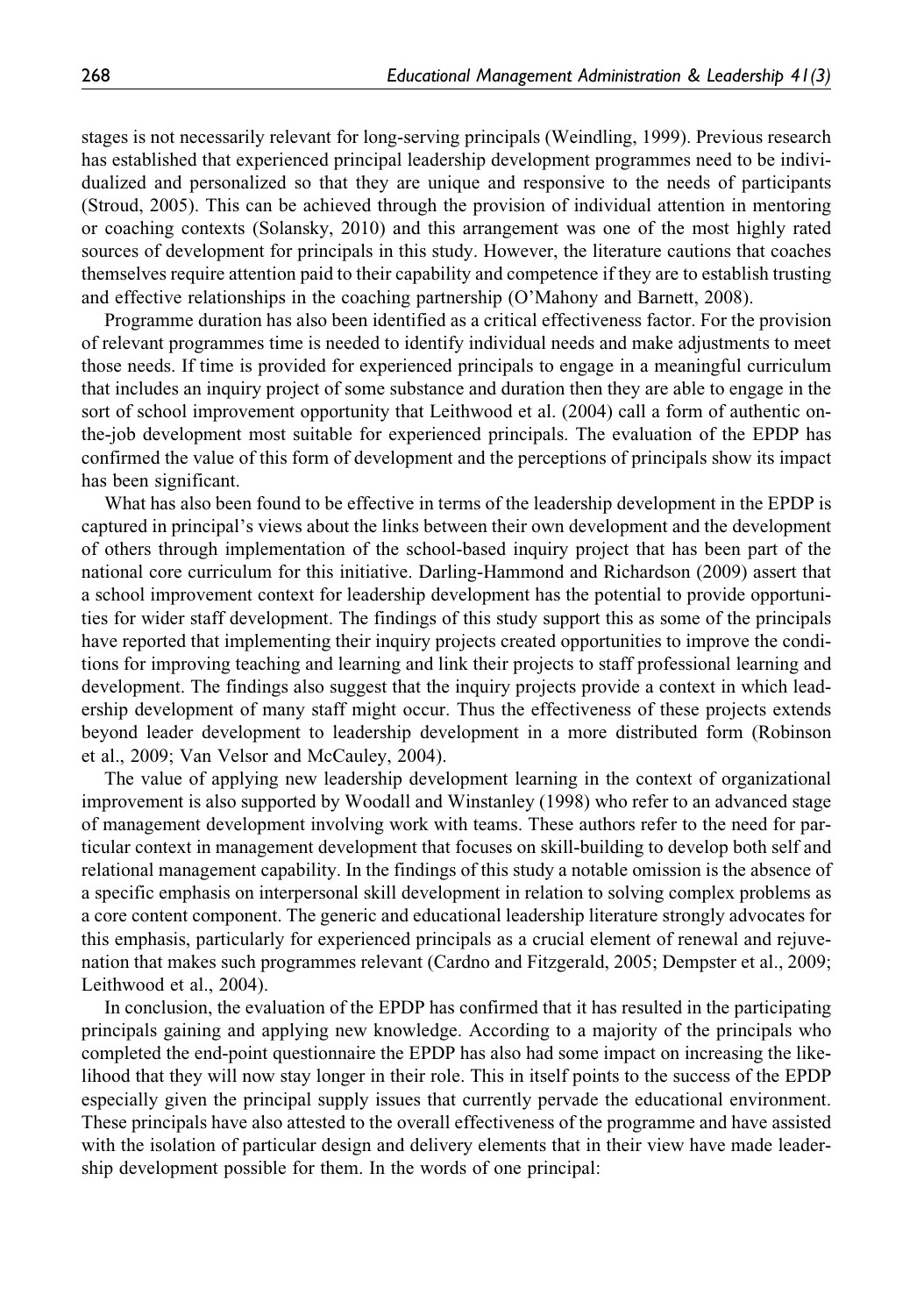I know that New Zealand is facing a problem of a lot of principals leaving, maybe going to rural schools and then burning out, or getting into situations and being completely left alone ... I can see this programme possibly saving some principals and keeping them in their positions for a lot longer.

#### Acknowledgement

The research featured in this article was commissioned and funded by the New Zealand Ministry of Education.

#### References

- Bolman LG and Deal TE (2008) Reframing Organizations: Artistry, Choice and Leadership, 4th edn. San Francisco, CA: Jossey-Bass.
- Brundrett M and Crawford M (2008) Educational leadership development in a global environment. In Brundrett M and Crawford M (eds) Developing School Leaders: An International Perspective. Abingdon: Routledge, 1–6.
- Bush T (2010) Leadership development. In: Bush T, Bell L and Middlewood D (eds) The Principles of Educational Leadership and Management. London: SAGE, 112–131.
- Bush T and Coleman M (1995) Professional development for heads: the role of mentoring. Journal of Educational Administration 33(5): 60–73.
- Bush T, Bell L and Middlewood D (2010) Introduction: new directions in educational leadership. In: Bush T, Bell L and Middlewood D (eds) The Principles of Educational Leadership and Management. London: SAGE, 3–12.
- Cardno C (2003) Emerging issues in formalizing principal preparation in New Zealand. International Electronic Journal for Leadership in Learning 7(17).
- Cardno C and Fitzgerald T (2005) Leadership learning: a development initiative for experienced New Zealand principals. Journal of Educational Administration 43(3): 316–329.
- Creswell JW and Plano Clark VL (2007) Designing and Conducting Mixed Methods Research. Thousand Oaks, CA: Sage.
- Crow G, Lumby J and Pashiardis P (2008) Introduction: why an international handbook on the preparation and development of school leaders? In: Lumby J, Crow G and Pashiardis P (eds) International Handbook on the Preparation and Development of School Leaders. New York: Routledge, 1–17.
- Darling-Hammond L and Richardson N (2009) Teacher learning: what matters? Educational Leadership 66(5): 46–53.
- Dempster N, Alen J and Gatehouse R (2009) Professional learning for experienced educational leaders: research and practice. In: Cranston NC and Ehrich LC (eds) Australian School Leadership Today. Sydney: Australian Academic Press, 314–332.
- Ely K, Boyce LA, Nelson JK, Zaccaro SJ, Hernez-Broome G and Whyman W (2010) Evaluating leadership coaching: a review and integrated framework. The Leadership Quarterly 21: 585–599.
- Johnson RB and Onwuegbuzie AJ (2004) Mixed methods research: a research paradigm whose time has come. Educational Researcher 33(7): 14–26.
- Leithwood K, Seashore Louis KS, Anderson S and Wahlstrom K (2004) Learning From Leadership Project: Review of Research How Leadership Influences Student Learning. Ontario Institute of Studies in Education: Commissioned by the Wallace Foundation.
- Macpherson R (2010) The professionalization of educational leaders through postgraduate study and professional development opportunities in New Zealand tertiary education institutions. Journal of Research on Leadership Education 5(6): 209–247.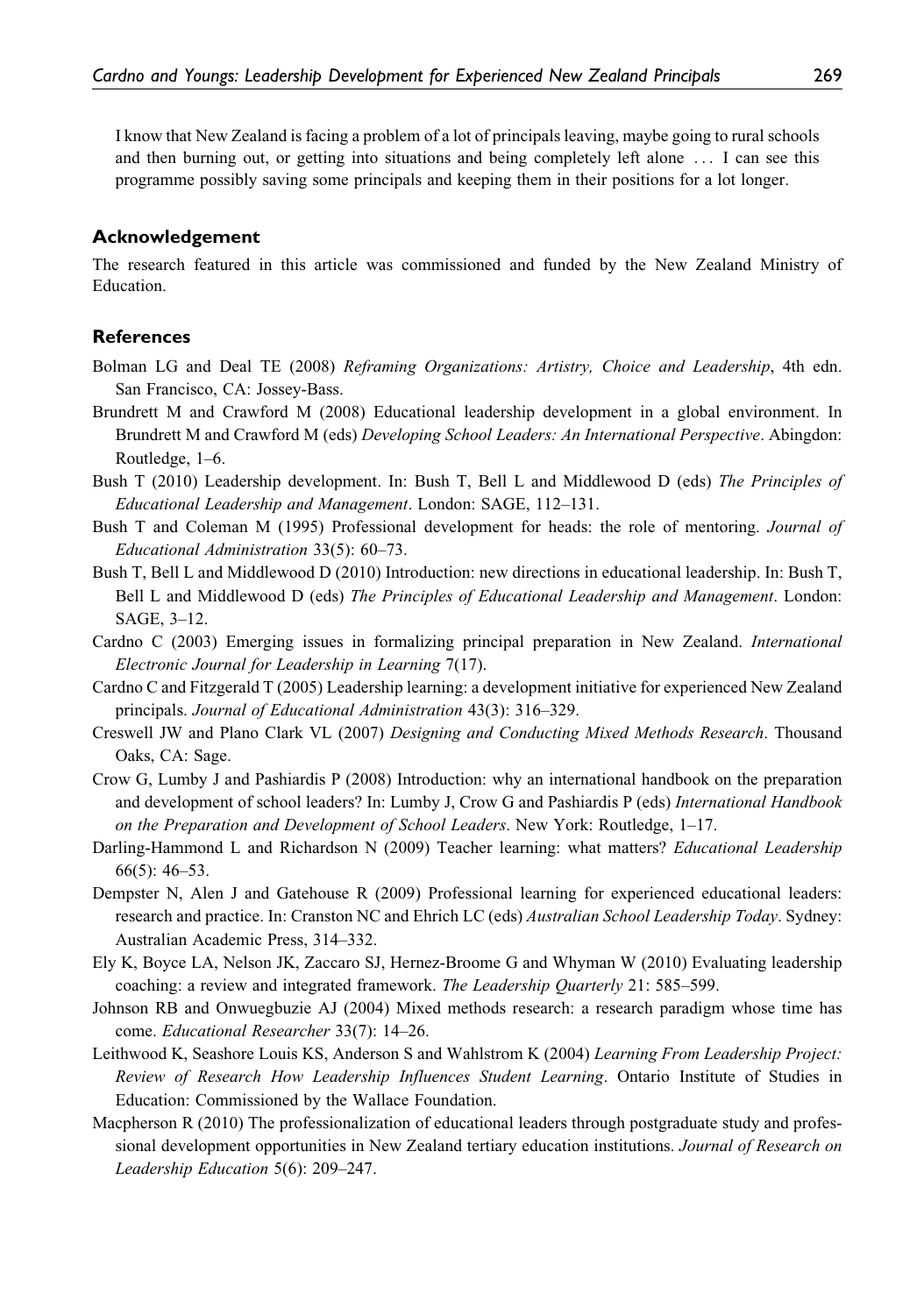- Margerison C (1991) Making Management Development Work: Achieving Success in the Nineties. London: McGraw Hill.
- Ministry of Education (2007) The New Zealand Curriculum. Wellington: Learning Media Ltd.
- Ministry of Education (2008a) Kiwi Leadership for Principals: Principals as Educational Leaders. Wellington: New Zealand Ministry of Education.
- Ministry of Education (2008b) Ka Hikitia: Managing for Success Maori Education Strategy 2008–2012. Wellington: New Zealand Ministry of Education.
- Ministry of Education (2010) Teaching staff. Available at: [http://www.educationcounts.govt.nz/statistics/](http://www.educationcounts.govt.nz/statistics/schooling/ts/teaching_staff) [schooling/ts/teaching\\_staff](http://www.educationcounts.govt.nz/statistics/schooling/ts/teaching_staff) (accessed 2 December 2010).
- Organisation for Economic Co-operation and Development (2008) Improving School Leadership Policy and Practice. Paris: OECD.
- O'Mahony G and Barnett B (2008) Coaching relationships that influence how experienced principals think and act. Leading and Managing 14(1): 16–37.
- Piggot-Irvine E (2006) Establishing criteria for effective professional development and use in evaluating an action research based programme. Journal of In-Service Education 32(4): 477–496.
- Piggot-Irvine E (2011) Principal development: self-directed project efficacy. Educational Management, Administration and Leadership 39(3): 283–295.
- Reiss K (2007) Leadership Coaching for Educators: Bringing Out the Best in School Administrators. Thousand Oaks, CA: Corwin Press.
- Robertson J (2008) Coaching Educational Leadership: Building Leadership Capacity through Partnership. London: Sage.
- Robinson VMJ, Eddy D and Irving E (2006) Catering for diversity in a principal induction programme. School Leadership and Management 26(2): 149–167.
- Robinson V, Hohepa M and Lloyd C (2009) School Leadership and Student Outcomes: Identifying What Works and Why: Best Evidence Synthesis Iteration [BES]. Wellington: New Zealand Ministry of Education.
- Seashore Lewis K, Leithwood K, Wahlstrom KL and Anderson SE (2010) Learning From Leadership: Investigating the Links to Improved Student Learning. New York: The Wallace Foundation.
- Solansky ST (2010) The evaluation of two key leadership development program components: leadership skills assessment and leadership mentoring. The Leadership Quarterly 21: 675–681.
- Stroud V (2005) Sustaining skills in headship. Educational Management Administration & Leadership 34(1): 89–103.
- Van Velsor E and McCauley CD (2004) Our view of leadership development. In: Van Velsor E and McCauley D (eds). The Centre for Creative Leadership Handbook of Leadership Development. San Francisco, CA: Jossey-Bass, 1–22.
- Wildy H, Clarke S and Cardno C (2009) Antipodean perspectives on enhancing the quality of school leadership: views from Australia and New Zealand. In: Wiseman AW (ed.) Educational Leadership: Global Contexts and International Comparisons, International Perspectives on Education and Society, Volume 11. Bingley: Emerald Group Publishing, 153–189.
- Weindling D (1999) Stages of headship. In Bush T, Bell L, Bolam R, Glatter R and Ribbins P (eds) Educational Management: Refining Theory, Policy and Practice. London: Paul Chapman, 90–101.
- Woodall J and Winstanley D (1998) Management Development: Strategy and Practice. Oxford: Blackwell. Yin RK (2009) Case Study Research: Design and Methods, 4th edn. Thousand Oaks CA: Sage.
- Youngs H and Piggot-Irvine E (2012) Evaluating a multiphase triangulation approach to mixed methods: the research of an aspiring school principal development program. Journal of Mixed Methods Research. 6(3): 184–198.